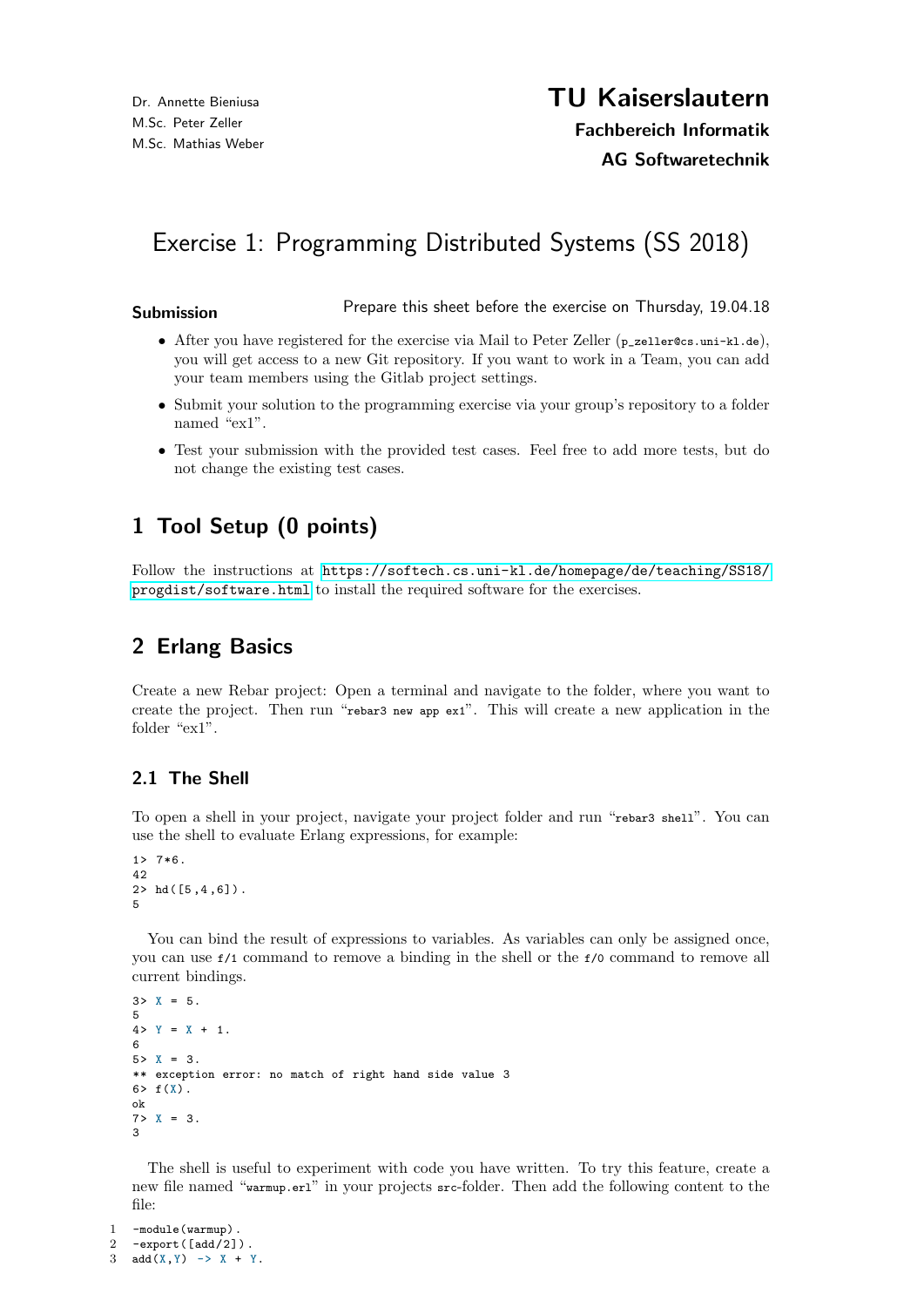Now you can use the command  $r3:do(compile)$ . to load the new code into your shell. As the function is exported from module warmup, you can now call the function from the shell to see that it can correctly add 2 numbers:

```
8> r3:do(compile).
Verifying dependencies...
Compiling ex1
ok
9> warmup:add(4 ,3) .
7
```
#### 2.2 Testing

Download the file ex1\_tests.erl from the course material and put it into a folder named test into your project. This file contains the test cases which you can use to test your solutions for this exercise. You can run them from the terminal with the command rebar3 eunit. The results are printed on the terminal.

You can also load the tests in an interactive shell by starting the shell with the test profile:

```
rebar3 as test shell
```
Then you can directly call the test functions from the test module or use the generated test function to run all tests in the module:

```
1> ex1_tests:maximum_test() .
ok
2> ex1_tests:test() .
 All 10 tests passed.
ok
```
#### 2.3 Numbers, Lists, and Tuples

Implement the functions described below in the module named warmup. Use the provided test suite to test your implementation. Avoid using functions from the standard library and try to implement your own version of the functionality.

a) Write a function maximum/2, which takes two numbers and returns the maximum of the two. Do not use the built-in max function. Hint: You can use the if-expression, case-expression or guards.

> warmup:maximum(3 , 7) . 7 > warmup: maximum (5, 4). 5

b) Write a function list\_max/1, which takes a nonempty list of numbers and computes the maximal element in the list. Do not use the built-in function lists:max. Use recursion to implement the function.

```
> warmup:list_max([4 ,7 ,5 ,2]) .
7
```
c) Write a function sorted/1, which takes a list of numbers and checks, whether it is sorted in ascending order.

```
> warmup:sorted([4 ,7 ,5 ,2]) .
false
> warmup:sorted([2 ,4 ,5 ,7]) .
true
```
d) Write a function swap/1, which takes a pair and returns a pair where the two components are swapped.

```
> warmup:swap({ok, 100}) .
{100 , ok}
```